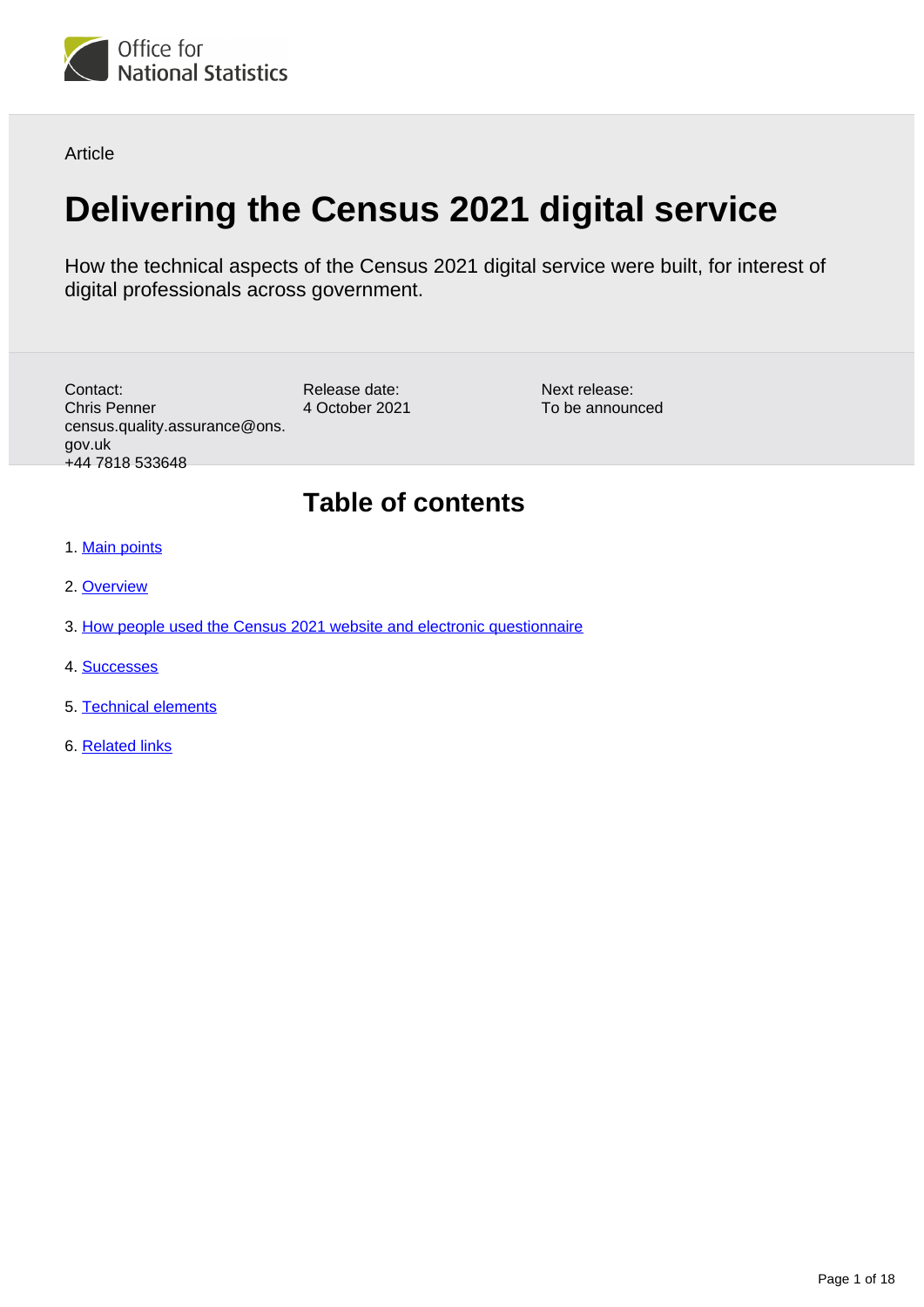# <span id="page-1-0"></span>**1 . Main points**

- Census 2021 exceeded expectations, with 97% of households across England and Wales taking part to make sure they are counted when it comes to decision-making on local services such as GP surgeries, school places and hospital beds.
- For the first time, this was a digital-first census with our online electronic questionnaire (eQ) receiving over 22 million submitted census responses from February to June 2021.
- Over just a few months, the Census 2021 website (including the eQ) recorded over 19 million user sessions and over 2 billion pageviews; as these counts were recorded through web analytic cookies, the total number of user sessions and pageviews is likely to have been considerably higher than this.
- Use of cloud architecture allowed us to scale up to meet the very high demand experienced on Census Day, where we were receiving just under half a million census submissions per hour at the peak.
- The success of the Census 2021 digital service shows that large government digital services can be securely delivered in-house using cloud architecture and Agile development.

## <span id="page-1-1"></span>**2 . Overview**

With 88.9% of household responses to Census 2021 in England and Wales being completed online, our target of 75% online completions was easily outstripped. In total we received over 22 million online submissions during the three months the electronic questionnaire (eQ) was live (from 22 February to 25 June 2021). To achieve this, we built a highly scalable, secure survey data collection tool.

In this article we set out how and when respondents used the Census 2021 website and the electronic questionnaire, including the length of time it took them to complete and the types of devices they used. The [technical elements section](https://www.ons.gov.uk/peoplepopulationandcommunity/householdcharacteristics/homeinternetandsocialmediausage/articles/deliveringthecensus2021digitalservice/2021-10-04#technical-elements) at the end of this article sets out some of the more technical details of how we delivered a successful digital service for Census 2021 in England and Wales, and Northern Ireland, including how we helped to keep the census secure.

Through telling the story of this digital-first census, what we have learnt from delivering it and the online behaviours of people using the digital service, this article provides insights that may help inform future large government digital service delivery.

# <span id="page-1-2"></span>**3 . How people used the Census 2021 website and electronic questionnaire**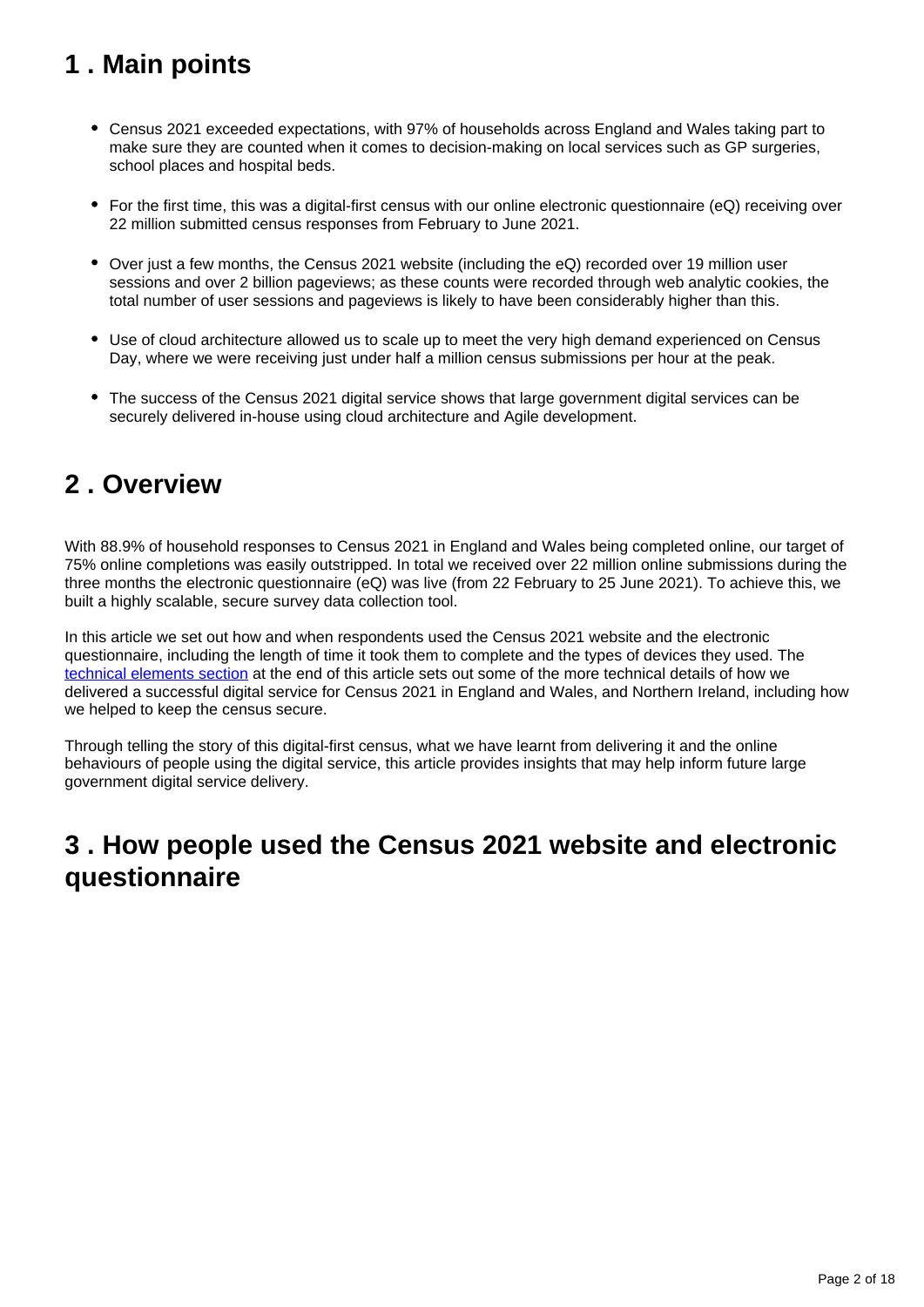### **How the website supported a digital-first census**

Our [published article](https://www.ons.gov.uk/peoplepopulationandcommunity/householdcharacteristics/homeinternetandsocialmediausage/articles/designingadigitalfirstcensus/2021-10-04), sets out how we designed a digital-first census that ensured everyone could take part in Census 2021, either online, on paper or through other channels.

During the census data collection period, the [Census 2021 website](http://www.census.gov.uk/) served as the host for the secure electronic questionnaire (eQ), through which households and individuals across England and Wales, and Northern Ireland were able to complete their census. In addition, it provided a wide range of information to support citizens with questions about how to complete the census, enabled people to request paper questionnaires or online access codes, and hosted a comprehensive set of materials for local authorities, community groups and others to use to explain and promote Census 2021.

All households, communal establishments and, on request, individuals were provided with an online access code, either through a stand-alone census letter or on the front of a paper questionnaire. Across England and Wales, 9 out of 10 households received the letter. The remaining households, where the take-up of the online option was expected to be low but willingness to take part without further prompts (reminder letters or field visits) was high, received the paper questionnaire. Both paper questionnaires and online access codes were also available via the Census 2021 website and our contact centre. The vast majority of recipients chose to respond online.

For respondents in Wales, it was possible to complete the census in Welsh both online and on paper. The [Census](https://cyfrifiad.gov.uk/)  [2021 website was fully bilingual](https://cyfrifiad.gov.uk/) and hosted a Welsh language version of the eQ for Wales; users were able to toggle between English and Welsh while using the website and eQ.

### **Volume of access to the Census 2021 website**

With all households invited to complete the census online - and nearly 90% of those that responded doing so (for England and Wales, and Northern Ireland) - the website and eQ received an extremely large number of visitors and pageviews.

Between March and the end of June 2021, 19.4 million user sessions and 2.1 billion pageviews were recorded. These are only those visits where users agreed to selected Google Analytics website usage cookies, which we estimate to be around 65% of the overall number of sessions, so the total page views for the Census 2021 website are likely to have been much higher, potentially around 3.3 billion.

|                                         | Table 1: Recorded traffic          |                           |  |
|-----------------------------------------|------------------------------------|---------------------------|--|
| Page Group                              | <b>Total recorded</b><br>pageviews | Unique recorded pageviews |  |
| <b>Electronic Questionnaire</b><br>(eQ) | 2,065.6 Million                    | 1,893.7 Million           |  |
| Non-eQ pages                            | 85.5 Million                       | 71.3 Million              |  |
| Total                                   | 2,142.1 Million                    | 1,965 Million             |  |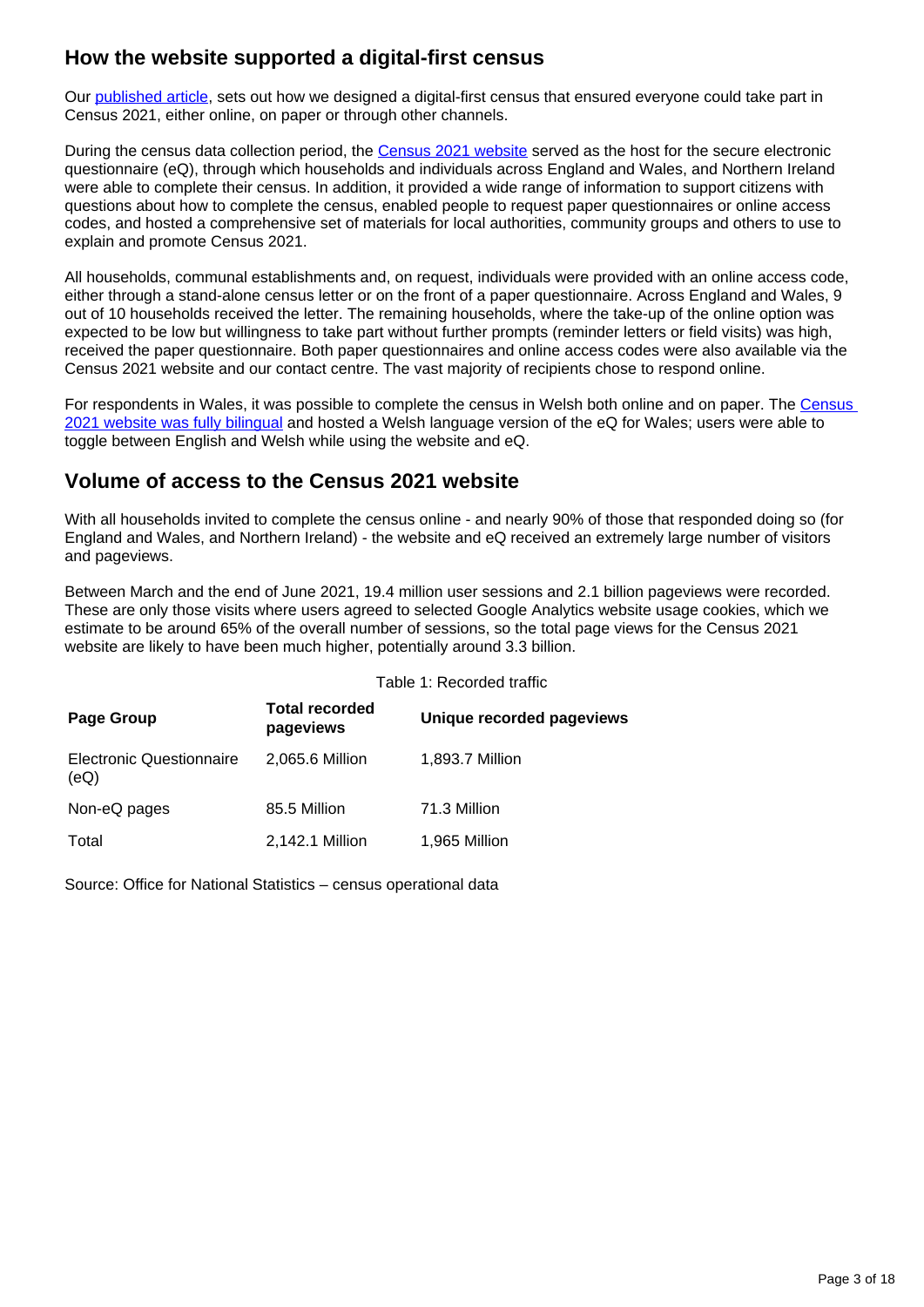### **When did people use the service?**

Use of the Census 2021 website peaked on Census Day, 21 March 2021, corresponding with the peak of online [census submissions](https://www.ons.gov.uk/peoplepopulationandcommunity/householdcharacteristics/homeinternetandsocialmediausage/articles/designingadigitalfirstcensus/2021-10-04).

Figure 1 shows this peak, with over 1.8 million unique visitors recorded to the English language [start the census](https://shareapp.sp.ons.statistics.gov.uk/sites/DigitalPublications/Tracker%20Documents/3085/Editorial%20Text/census.gov.uk/en/start) page on Census Day. Showing the recorded visitors from 22 February, when the electronic questionnaire went live, to 22 April, the chart shows the pattern of daily use of the website over the period when most households completed the census. As with completions, it shows a gradual increase during March and a drop-off after Census Day, with some spikes in activity during the "follow-up" period when households received reminder letters and visits from census field staff.

#### **Figure 1: Recorded unique visitors to the "start the census" page by day from 22 February to 22 April**

#### **England, Wales and Northern Ireland users accepting non-critical cookies**

### Figure 1: Recorded unique visitors to the "start the census" page by day from 22 February to 22 April

England, Wales and Northern Ireland users accepting non-critical cookies

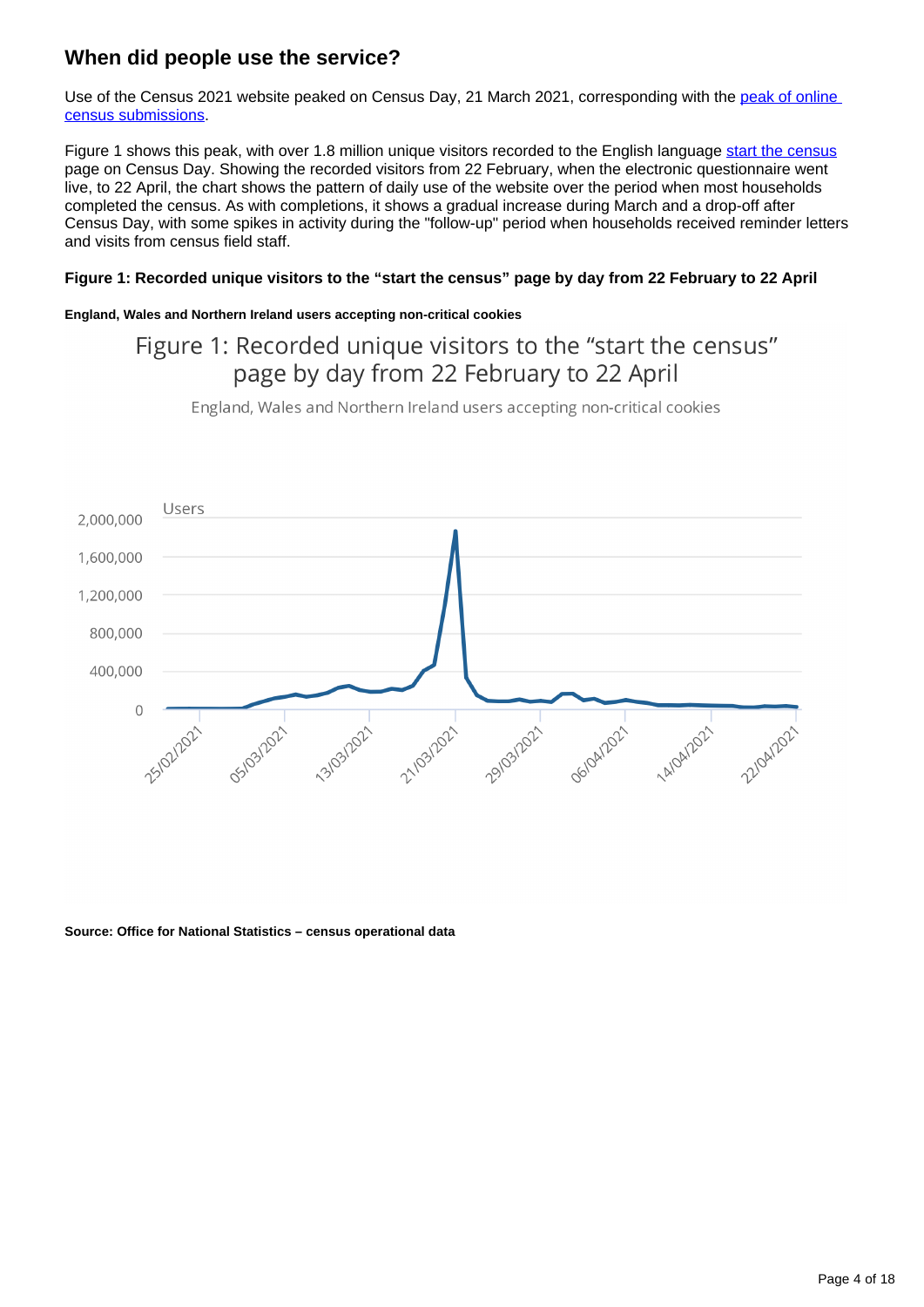#### **Figure 2: Online response submissions per hour over Census Weekend (20 to 21 March for England, Wales and Northern Ireland)**

#### **Back end system data**

### Figure 2: Online response submissions per hour over Census Weekend (20 to 21 March for England, Wales and Northern Ireland)

Back end system data



#### **Source: Office for National Statistics – census operational data**

It is also useful to recognise the patterns of use across the day, which can help managers of digital products plan for future service and support design in the future. Showing the number of census submissions we received over the peak weekend, Figure 2 demonstrates a clear morning and evening peak on 20 and 21 March, but also continued high levels of usage throughout both days. The usage in the very early morning and late at night highlights the need for the 24-hour support we provided over that weekend and during the weekends either side.

Figure 3 shows the pattern of use each day of the week over the census period. These volumes, both for Census Day and the wider period, contrast with the evening peak observed in the 2011 Census (see Figures 2 and 3 in [Providing the online census](http://www.ons.gov.uk/ons/guide-method/census/2011/the-2011-census/the-2011-census-project/2011-census-updates-and-evaluation-reports/2011-census-update--providing-the-online-census.pdf) (PDF, 199.1KB)). The 2021 usage pattern may partly be explained by more respondents working from home because of the coronavirus (COVID-19) pandemic.

There is more information on how we managed this peak in the technical elements section, ensuring that respondents were able to get very fast response times and avoid latency as we scaled up and down to meet this.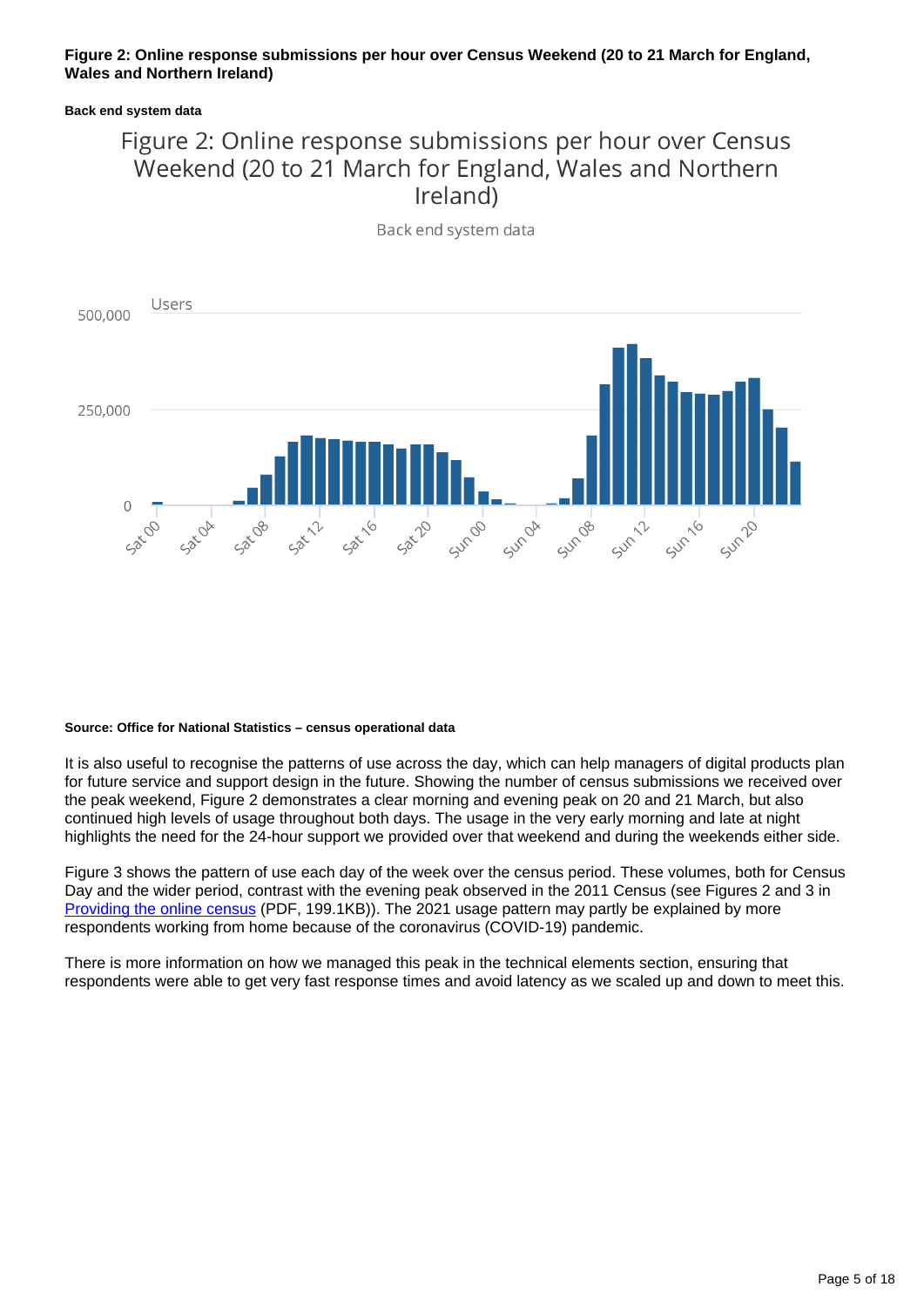#### **Figure 3: Proportion of responses submitted each hour by day and Census Day (Sunday 21 March)**

#### **Move from main title: England, Wales and Northern Ireland, users accepting non-essential cookies**

### Figure 3: Proportion of responses submitted each hour by day and Census Day (Sunday 21 March)

Move from main title: England, Wales and Northern Ireland, users accepting non-essential cookies

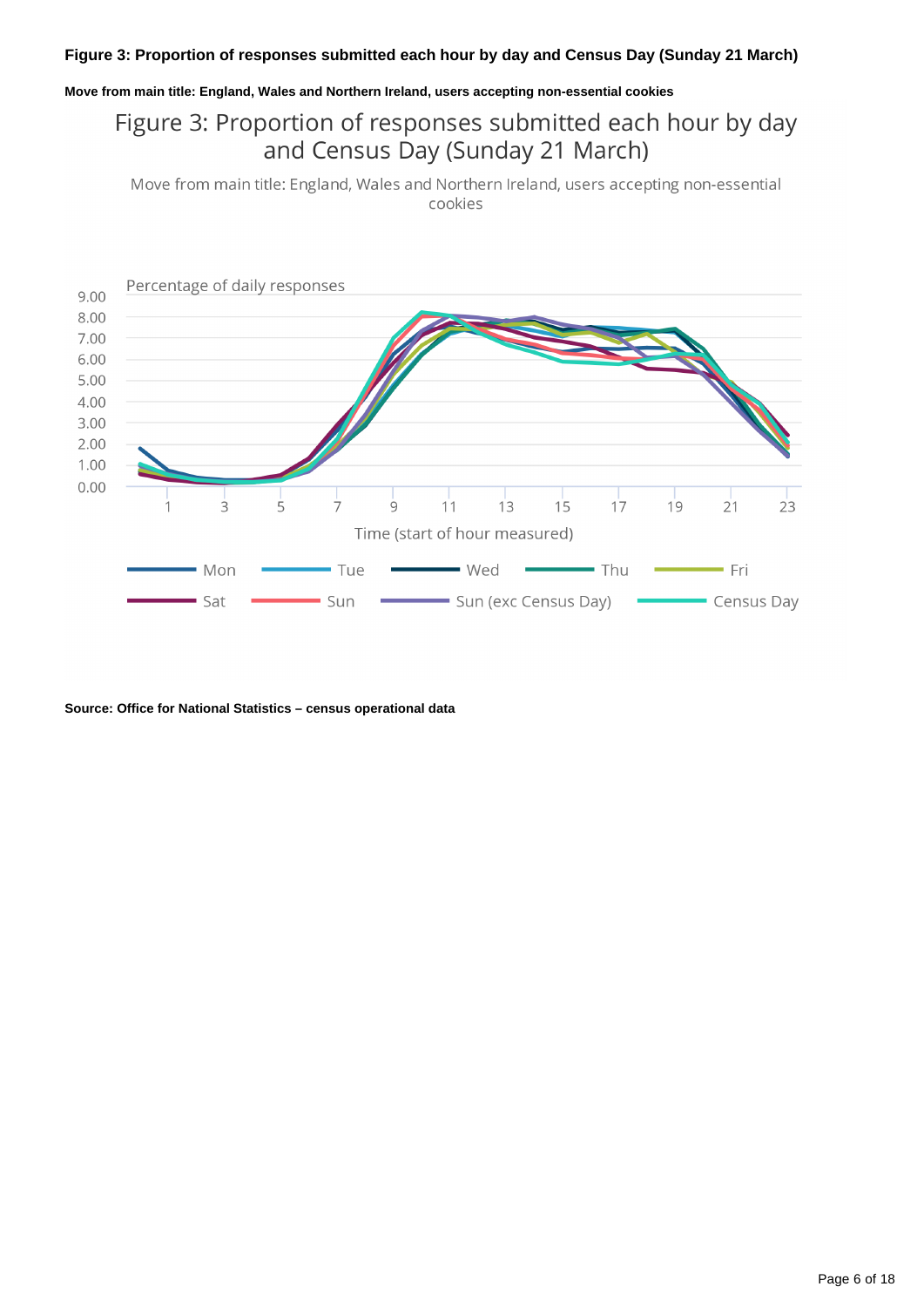### **How long did it take to complete the census?**

#### **Figure 4: Time taken to get to the completion page in census**

**England, Wales and Northern Ireland, users accepting non-essential cookies**

### Figure 4: Time taken to get to the completion page in census

England, Wales and Northern Ireland, users accepting non-essential cookies



#### **Source: Office for National Statistics – census operational data**

The average completion time for the household electronic questionnaire (eQ) was 23 minutes 0 seconds (as measured in a session that reached the completion page and discounting sessions over 60 minutes and under one minute as outliers). This is slightly longer than for the [2019 Census Rehearsal,](https://www.ons.gov.uk/census/censustransformationprogramme/testingthecensus/2019collectionrehearsalevaluationreportforcensus2021englandandwales) where the average completion time was 21 minutes 13 seconds.

This average completion time aligns with our expectation, reflected in the guidance in the census letter, that the census would take around 10 minutes per person to complete - the most common household size in England and Wales in 2011 being two people. The distribution of the lengths of sessions that reached the completed census page is plotted in Figure 4. This shows a peak with the most common duration (the mode) being 16 to 17 minutes, indicating large proportions being able to complete the eQ quickly.

Not everyone completed the census online in one go. Google Analytics figures show 3.8 million uses of the save and return capability in the electronic questionnaire; this figure includes only those who had chosen to enable nonessential cookies.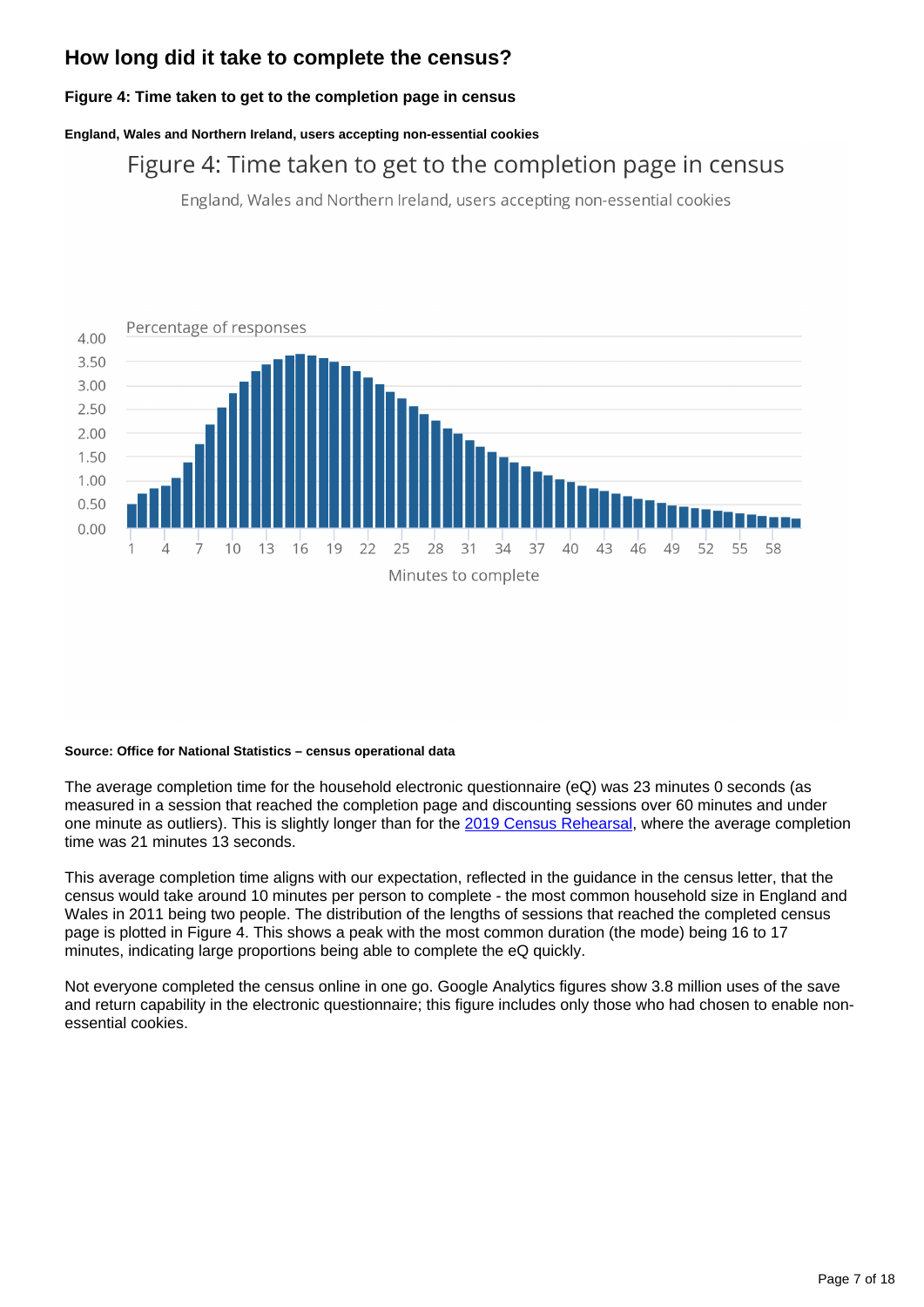### **How people completed the census online: devices and browsers**

We built the Census 2021 website to work across most browser platforms, this was to ensure that it was accessible to citizens who were not using the latest technology but who still needed to be able to access the website and the eQ. With the vast majority of households responding online, data on the devices and platforms used give us an excellent insight into how people access services online. It is helpful to understand the types of browsers and devices in use to inform priorities for digital service design, usability, and discoverability.

Through the period 1 March to 18 April 2021, where most of the use of the website and eQ was focused, the breakdown of devices used was: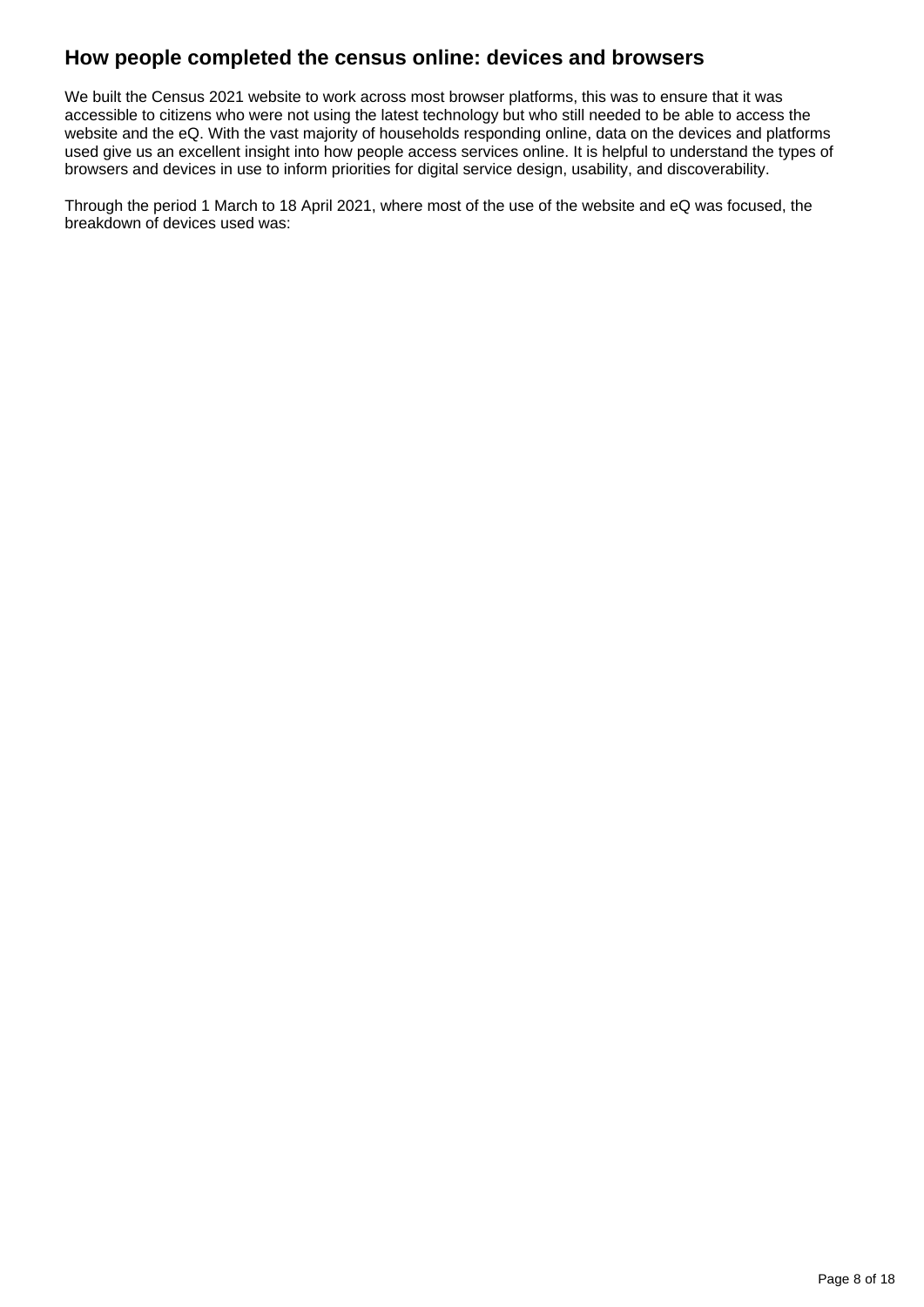- desktop (including laptop computers): 34.6%
- mobile: 56.4%
- tablet: 8.9%

These proportions are broadly in line with the [proportions recorded for access to UK government websites](https://webarchive.nationalarchives.gov.uk/20210315071021/https:/www.gov.uk/performance/site-activity/device-type) in the period leading up to the census, though with slightly more tablet and less mobile phone use for the census.

Figure 5 shows the proportions of users who used each device type on each day during the census period. The proportion of users accessing the census using desktop computers (which includes laptop computers) peaked in mid-March when the initial contact letter was sent to households and again on Census Day. There is also an almost weekly cycle where desktops are more popular at the beginning of the week and then taper off to be replaced by mobiles and tablets. The exact drivers of this are unclear.

#### **Figure 5: Split of device types on census website, 23 February to 23 May 2021**

#### **England, Wales and Northern Ireland, users accepting non-essential cookies**

### Figure 5: Split of device types on census website, 23 February to 23 May 2021

England, Wales and Northern Ireland, users accepting non-essential cookies



#### **Source: Office for National Statistics – census operational data**

Figure 6 shows the proportions of citizens with the most popular browsers during the peak period of census collection; again, these figures represent those users who accepted cookies. Notable is the dip in the proportion of users recorded using the two most popular browsers - Chrome and Safari - over the census weekend itself, 20 to 21 March.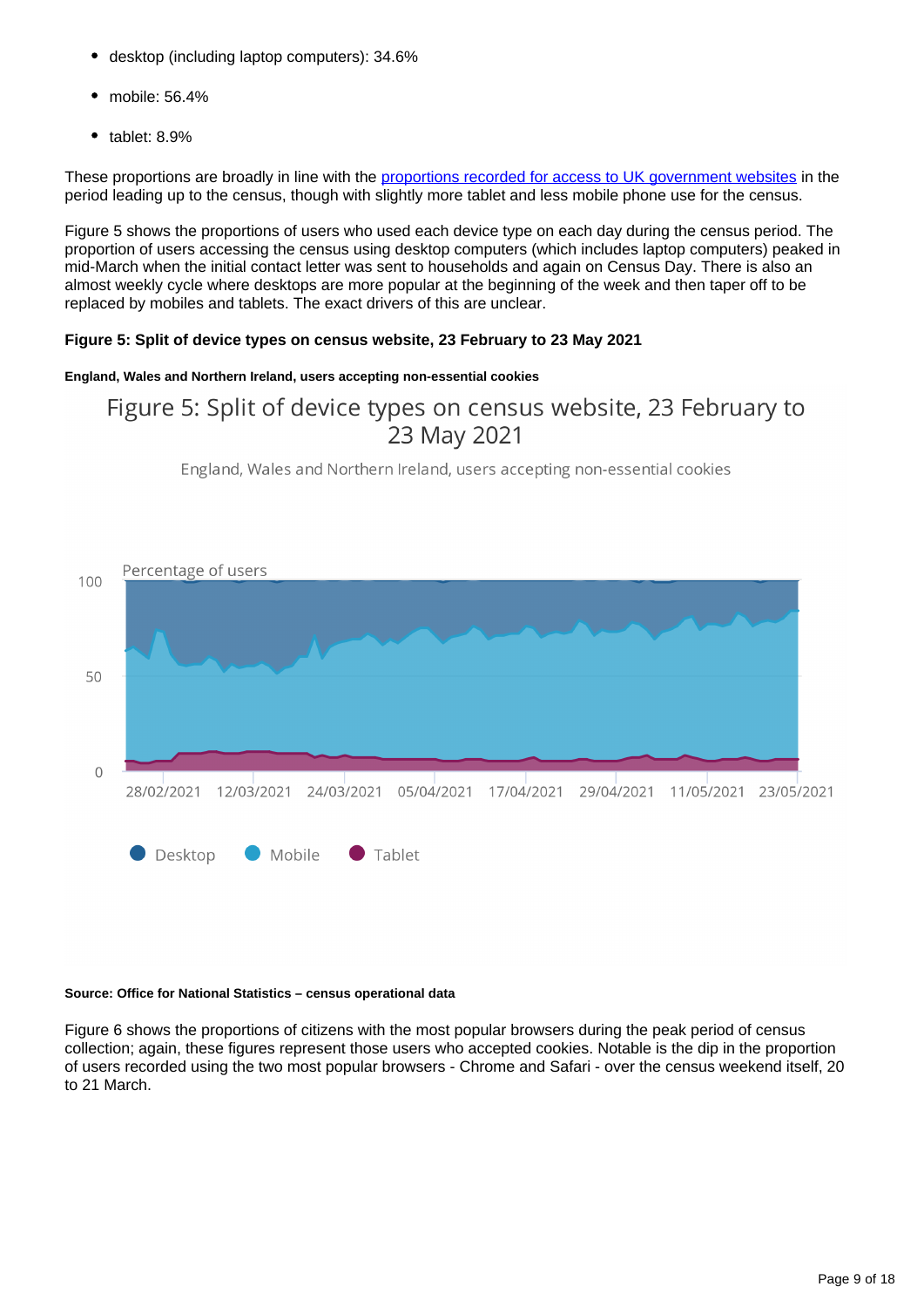**England, Wales and Northern Ireland, users accepting non-essential cookies**

### Figure 6: Browser use in percentage share of users

England, Wales and Northern Ireland, users accepting non-essential cookies



#### **Source: Office for National Statistics – census operational data**

Table 2 shows the most browser types and device categories used by at least 1 million of our users who accepted non-essential cookies between 1 March and 30 June 2021 (a full table can be found in the technical elements section). As some browsers do not allow Google website usage cookies (for example, DuckDuckGo), and therefore do not feature in the list, we do not know their prevalence.

| Table 2: Most popular browser and devices used |  |  |  |  |  |  |
|------------------------------------------------|--|--|--|--|--|--|
|------------------------------------------------|--|--|--|--|--|--|

| <b>Browser</b> | Device<br>Category | Recorded<br><b>Users</b> | Percentage |
|----------------|--------------------|--------------------------|------------|
| Safari         | mobile             | 4,547,724                | 23.50%     |
| Chrome         | desktop            | 3,826,298                | 19.77%     |
| Chrome         | mobile             | 3,390,297                | 17.52%     |
| Safari         | desktop            | 1,826,082                | 9.44%      |
| Edge           | desktop            | 1,555,917                | 8.04%      |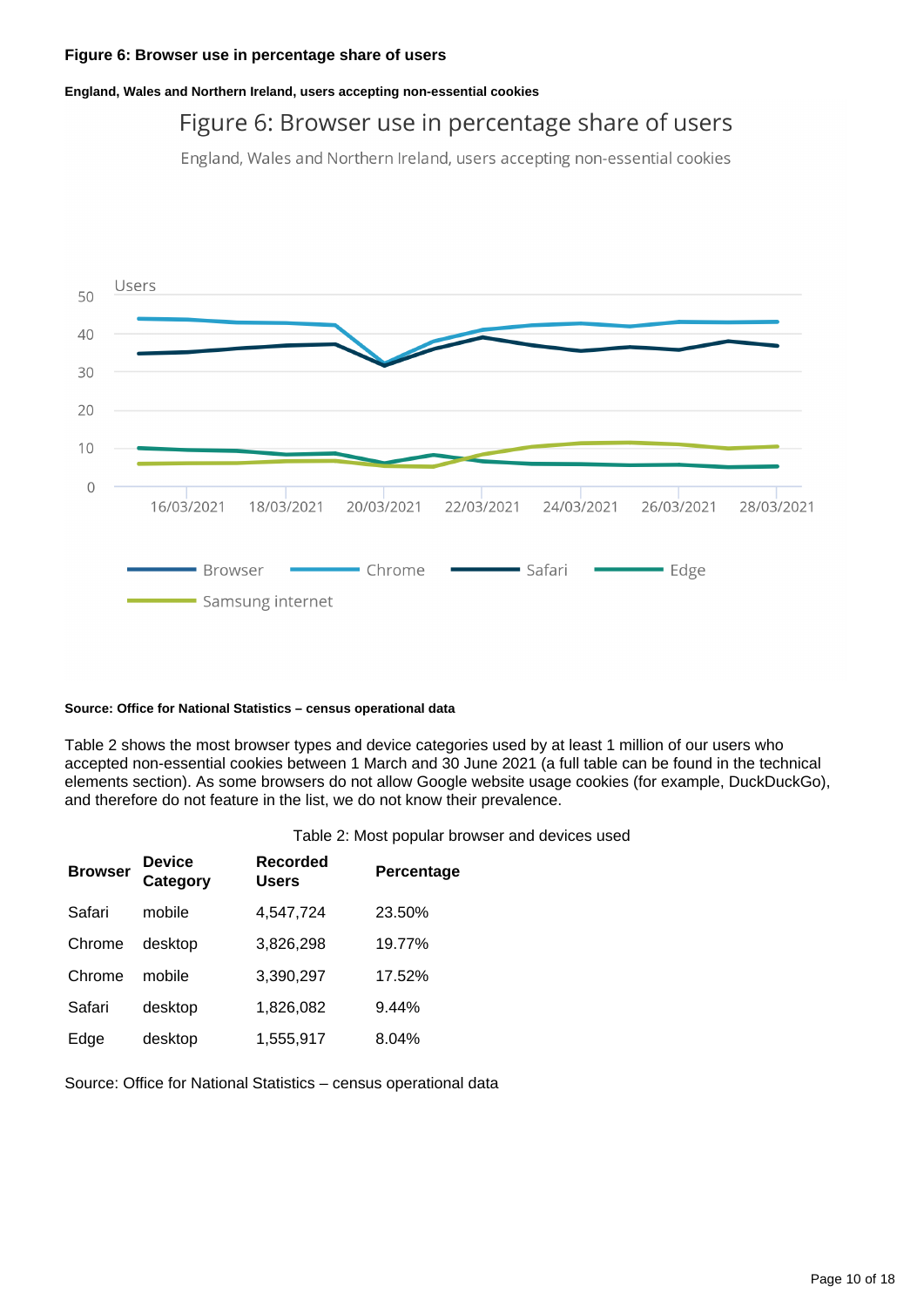# <span id="page-10-0"></span>**4 . Successes**

For Census 2021, we successfully delivered a secure, live, national and digital-first array of online services that were able to cope with nearly 9 in 10 households completing the census online in a short period of time. Doing this represented a massive technical challenge for the Office for National Statistics (ONS), which we undertook successfully.

It was designed, built and delivered in-house by ONS teams reflecting the efficacy and maturity of our technical capabilities (there is more detail on our use of Agile, continuous integration and how we secured this in the technical elements section). The high online completion rate both exceeded our expectations and demonstrates positive advances in digital inclusion. From this we are better able to understand the willingness of citizens to interact with national government services online and how they do so.

We have also demonstrated that it is possible to deliver high volume live services handling sensitive information reliably and securely using cloud infrastructure and we hope our experiences will be useful across other government departments, helping to continue this positive trend.

# <span id="page-10-1"></span>**5 . Technical elements**

### **Managing the Census Day usage peak**

The peak period on that day was between 10:30am and 11:30am. The electronic questionnaire (eQ) experienced very high volumes of interactions, making it one of the most used national digital services so far developed. The usage statistics for this peak hour include:

- 108,670,923 HTTP GET/POST requests (peaking at 30,186 requests per second)
- 427,838 Census submissions
- 126 clicks per submission (average)
- 11.429 seconds think time per click/page
- 23 minute average user journey time to submission

In order to manage this volume we had 468 instances of the eQs application in use, each with one Docker container. We opted not to use auto scaling (because of the latency this would have created and the impact on users) so we had a total of 885 containers provisioned with a further 225 reserved in case we needed them.

During the whole census period, the eQ product served 5.8 billion HTTP requests. We had a total of 1,097 HTTP errors, equating to a 0.00001862% error rate. On Census Day, there were no HTTP errors.

This expected Census Day peak carried live service risks that had to be managed. From a digital service best practice perspective, a flatter usage curve would be preferred in order to stabilise demand on system resources and avoid peaks. However, as the Census Day peak was predictable, as well as a better business outcome, we were able to build for it. We did this using flexible architecture, cloud-based infrastructure and excellent relationships with our cloud provider to build in massive scalability.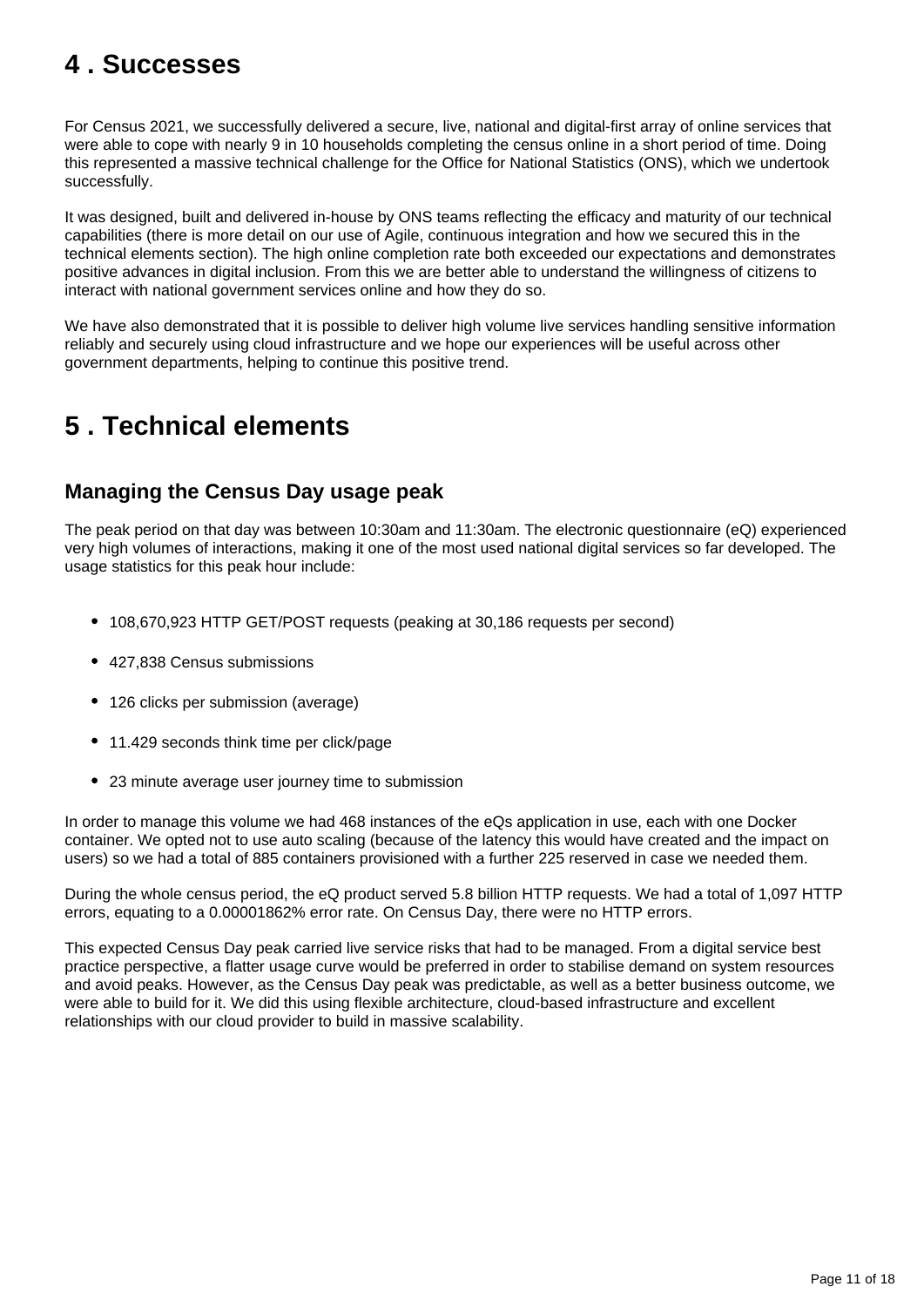### **User-led, Agile and dev ops approach to delivery**

Census 2021 is an excellent reference case for Agile delivery that can be shared across government. For several reasons, in-house Agile development was well suited to deliver the census; chief amongst these was the need to understand the implications of operating a live, scalable service at the same time as we were building it.

In digital best practice, it would be possible to run a live service and iterate over months and years to improve that service. However that was not an option for Census 2021, where the suite of technologies (website, eQ, integrations and so on) was needed only for a discrete period and it was important for the eQ to be provided consistently throughout that period.

Although in-live iteration was not an option for some parts of the census technologies, the the Office for National Statistics (ONS) ran the large-scale [2017 Census Test](https://www.ons.gov.uk/census/censustransformationprogramme/testingthecensus/2017test/2017censustestreport) and [2019 Census rehearsal](https://www.ons.gov.uk/census/censustransformationprogramme/testingthecensus/2019collectionrehearsalevaluationreportforcensus2021englandandwales), which enabled us to test the basic solution. We also undertook a vast amount of user research on the products we were building to get feedback on usability and performance, making extensive use of face-to-face research with a broad range of user types.

We continued these investigations even after the first coronavirus (COVID-19) pandemic lockdown by switching to remote research, using screen-sharing software and phone calls. During the lockdown period that coincided with our main build, between March and October 2020, 135 user research sessions were carried out remotely, including accessibility testing to ensure the service was built in an inclusive manner. In addition, we had 104 participants who took part in unmoderated research, such as card sorting and surveys.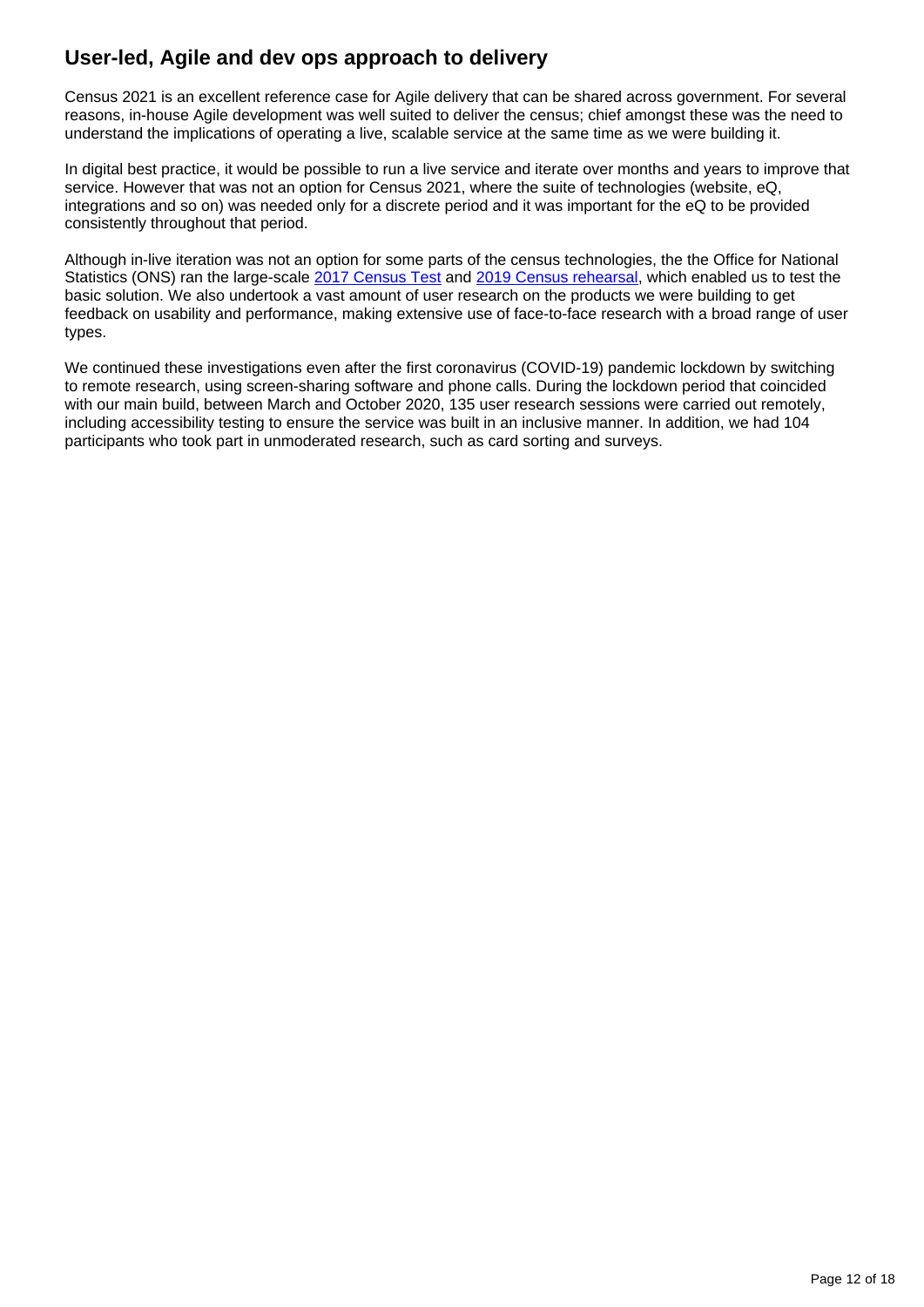### **Making technical changes during live operations**

Rapid improvement when we identified a need was a critical design principle because we were able to change some parts of the census while live and in response to what we were learning from watching user behaviour. To enable this, we used continuous integration along with disaggregated, microservice architecture to allow the quick implementation of change. During the first four months of the census service being live, we delivered 376 releases to live across the eight core products (as shown in Figure 7). We did this successfully without impacting statistical rigour, users or back end systems.

Figure 7: Releases by month and product

#### **Figure 7: Releases by month and product**



**Source: Office for National Statistics – census operational data**

### **Keeping census secure**

The [safety of the information provided](https://census.gov.uk/your-data-and-security) through the service has been our top priority in Census 2021. As with any national critical service, designing against any potential cybersecurity attacks is extremely important to ensure service integrity and citizen confidence. We secured the Census 2021 online collection and support sites against two main kinds of attacks.

Type 1: Data exfiltration attacks - potential loss of citizen online response data:

- attempted hacking of our Google infrastructure
- attempted hacking of our data pipelines to the ONS ("man in the middle" attacks)
- spoofing of our brand or service which could redirect responses

Type 2: Service disruption attacks and events: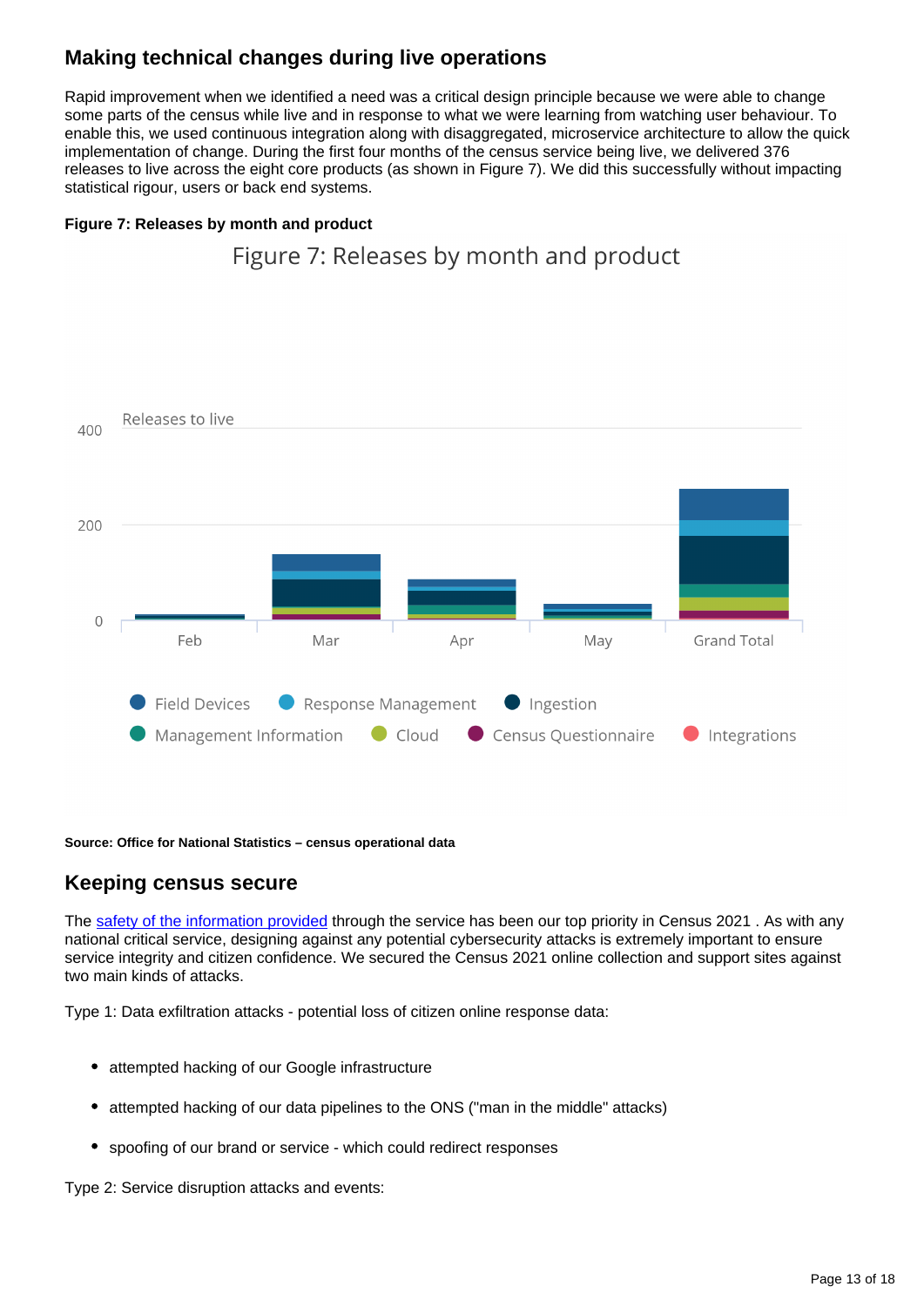- distributed denial of service (DDOS) attacks or targeted resource attacks
- greater than expected legitimate usage damaging the site performance
- speculative use of census resources for unintended purposes
- defacing the census website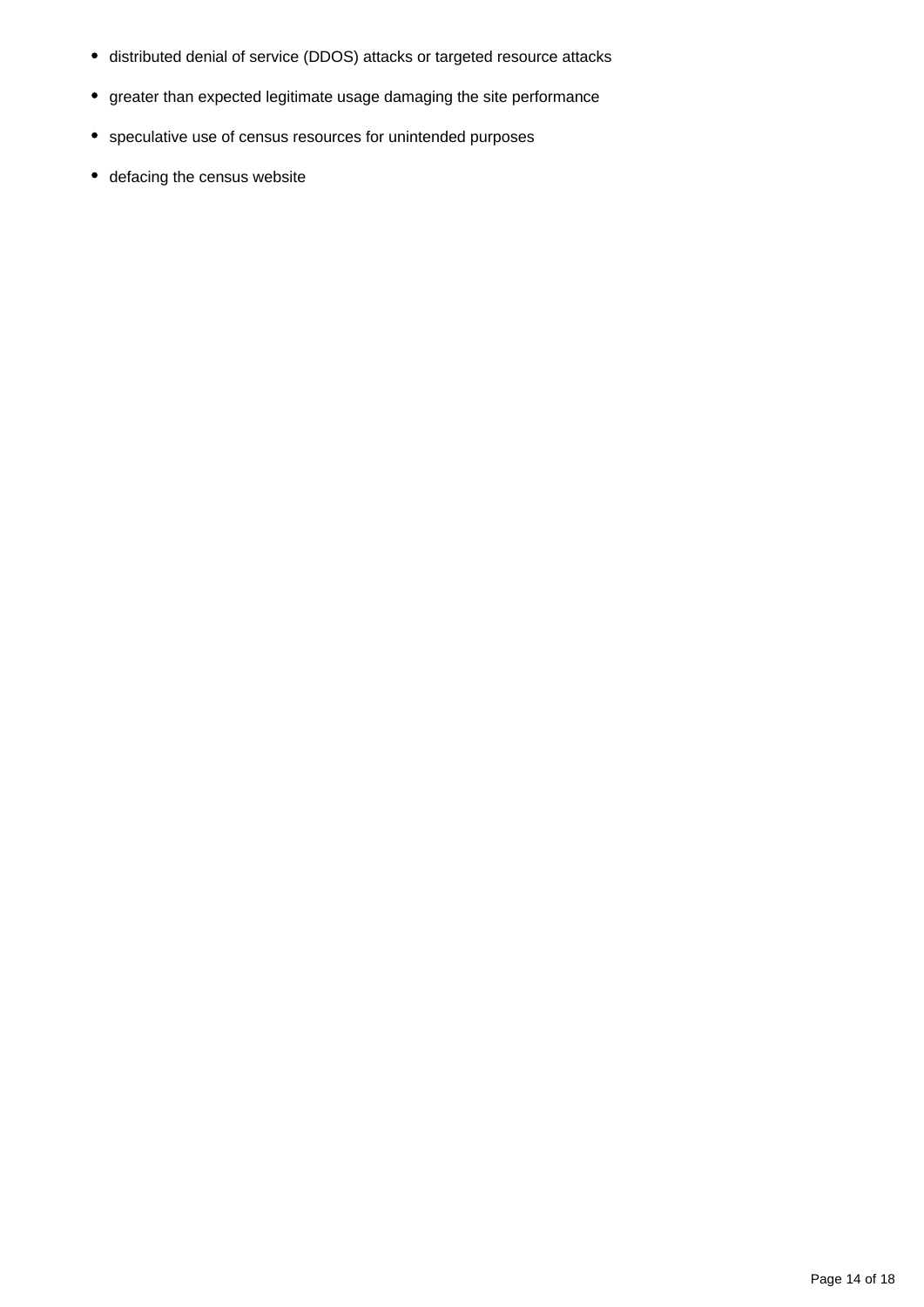### **Type 1 attacks - data exfiltration**

We secured against Type 1 attacks by working closely with the National Cyber Security Centre (NCSC) and building robust architecture, which encrypted data both at rest and in transit. We also used service design principles to ensure that users did not accidentally share their data and had a way to fill in the census separately from the rest of their household if required.

In live operations our Security and Information Management Team operated round the clock surveillance through a dedicated Security Operations Centre. This supported phishing site detection where we could use the Netcraft platform to initiate takedowns of any sites attempting to scam the public into thinking they were being followed up for non-completion of the census (see Figure 8). Unfortunately, the trend of spoofing government services looks set to continue, so detecting fake sites and managing site takedowns is an activity that needs to be built into the support of key government digital services to maintain public trust. Our Communications Team was also active in getting the message out that the ONS would never need credit card details and educating the public in how to recognise a scam.

#### **Figure 8: Sites taken down by week**



Figure 8: Sites taken down by week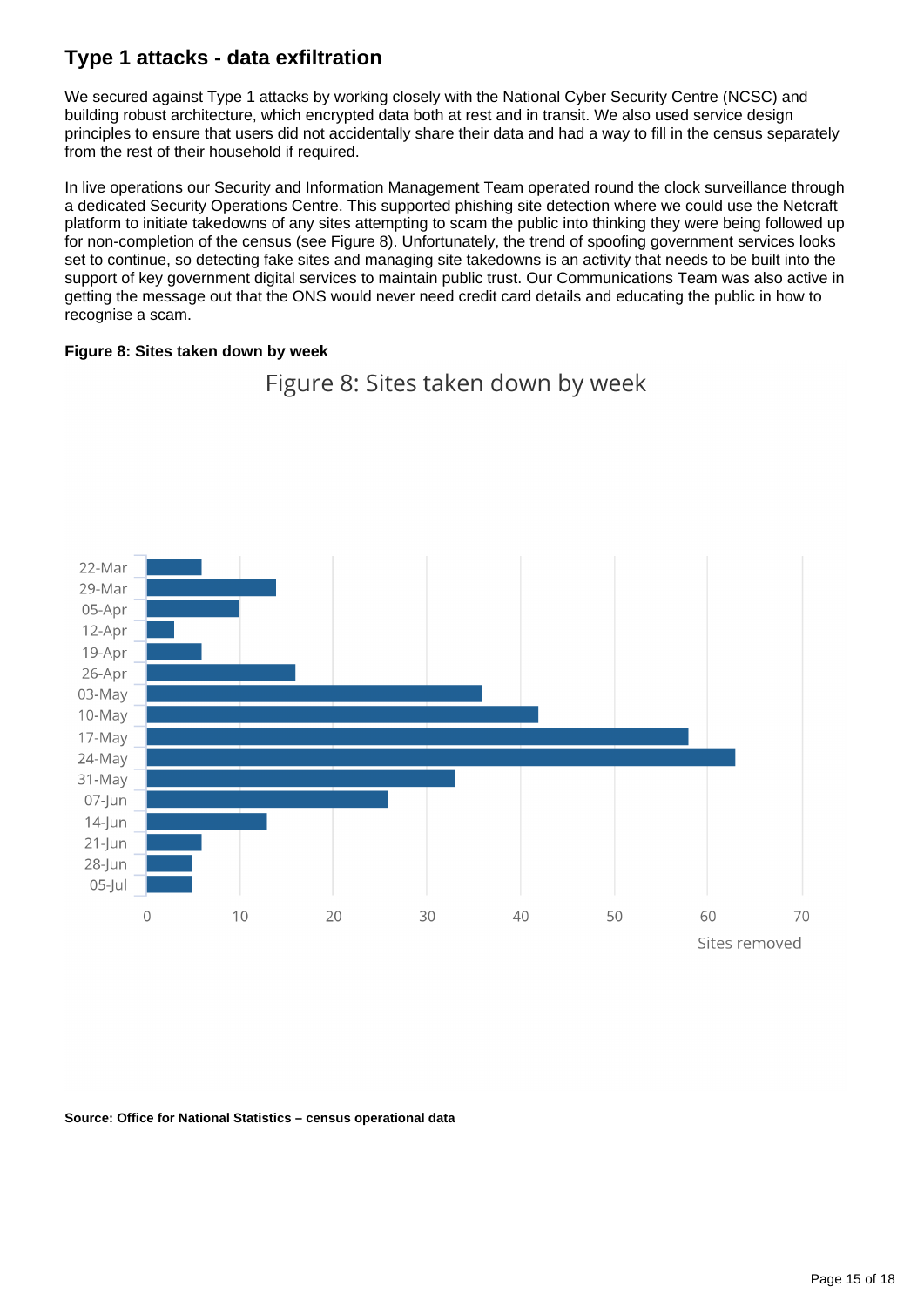### **Type 2 attacks - service disruption**

Type 2 attacks were prevented by having a robust network infrastructure making use of Google's Global Load [Balancers](https://cloud.google.com/load-balancing) as well as [Google Cloud Armour](https://cloud.google.com/armor). This gave us a highly scalable infrastructure, which was able to muscle its way out of a DDOS attack, as well as a way for us to quickly block suspicious traffic as it was identified.

We also used the Cloud Armour Managed Protection Plus service with its AI tooling to help us spot suspicious traffic and create rule sets to block it, and the Google Cloud Content Delivery Network to cache our more static web pages, effectively making the main route into the census questionnaire extremely robust (we tested these static pages to 1.8 million requests per hour without service degradation).

To protect the elements of functionality that made up the census services, we put limits on how they were used based on IP addresses, physical addresses (for letter requests) and mobile phone numbers (for SMS requests) to prevent excessive usage. Each functional element was individually secured so that it could only be called by an authorised application, ensuring that our resources, for example, address checking, were only being used by us.

Table 3: Browser type by percentage

Measured from 1 March to 30 June 2021 across England, Wales and Northern Ireland, based on users who accepted non-essential cookies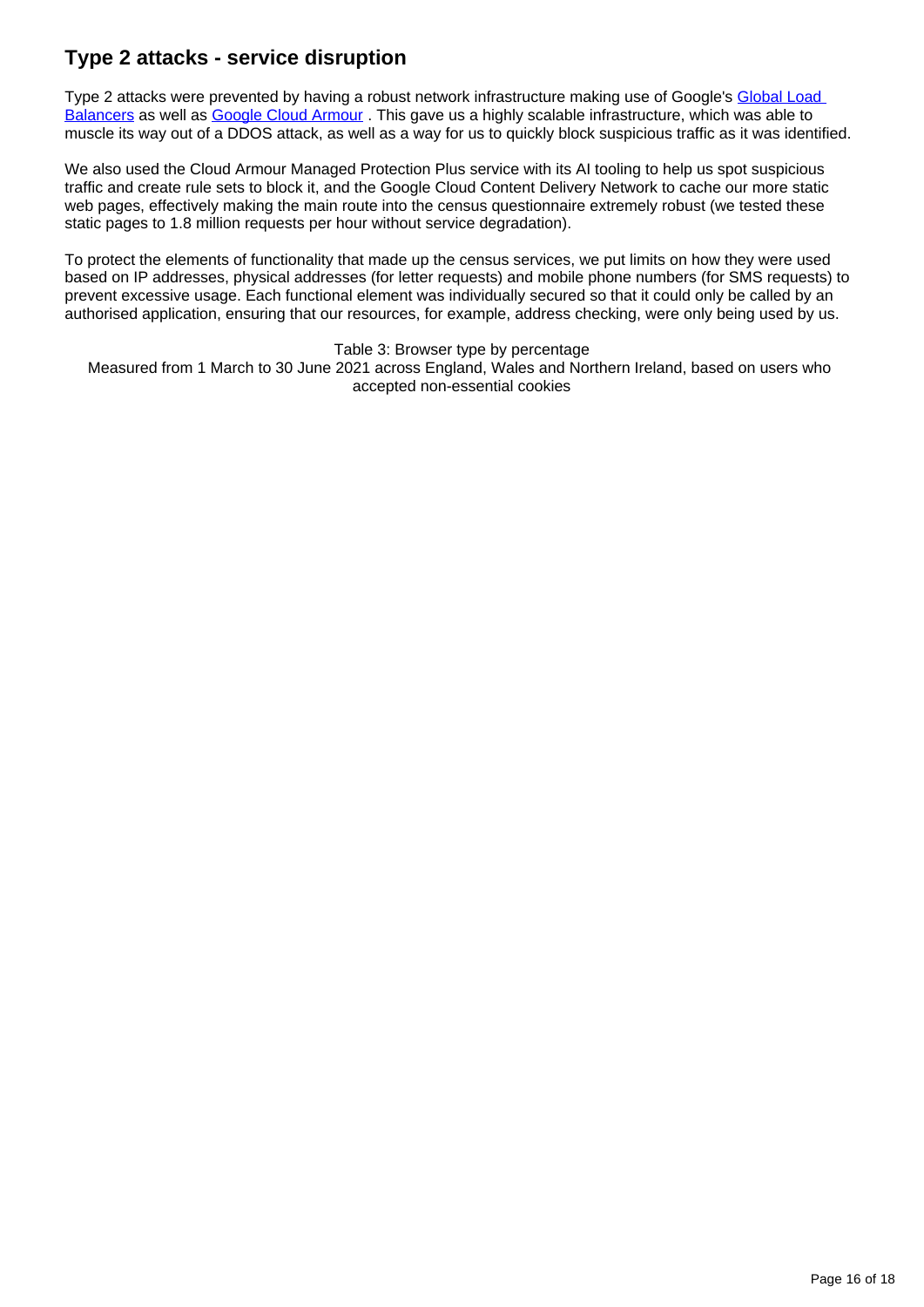| <b>Browser</b>                     | <b>Device Category</b> | <b>Recorded Users</b> | Percentage  |
|------------------------------------|------------------------|-----------------------|-------------|
| Safari                             | Mobile                 | 4,547,724             | 23.50%      |
| Chrome                             | Desktop                | 3,826,298             | 19.77%      |
| Chrome                             | Mobile                 | 3,390,297             | 17.52%      |
| Safari                             | Desktop                | 1,826,082             | 9.44%       |
| Edge                               | Desktop                | 1,555,917             | 8.04%       |
| Samsung Internet                   | Mobile                 | 887,417               | 4.59%       |
| Safari                             | <b>Tablet</b>          | 746,382               | 3.86%       |
| <b>Android Webview</b>             | Mobile                 | 600,407               | 3.10%       |
| Safari (in-app)                    | Mobile                 | 539,586               | 2.79%       |
| Chrome                             | <b>Tablet</b>          | 520,472               | 2.69%       |
| Firefox                            | Desktop                | 370,550               | 1.92%       |
| Internet Explorer                  | Desktop                | 177,086               | 0.92%       |
| Amazon Silk                        | <b>Tablet</b>          | 128,790               | 0.67%       |
| Samsung Internet                   | Tablet                 | 44,722                | 0.23%       |
| Samsung Internet                   | Desktop                | 41,770                | 0.22%       |
| Opera                              | Desktop                | 31,949                | 0.17%       |
| Internet Explorer                  | <b>Tablet</b>          | 31,856                | 0.17%       |
| Safari (in-app)                    | <b>Tablet</b>          | 30,426                | 0.16%       |
| <b>Android Webview</b>             | <b>Tablet</b>          | 20,108                | 0.10%       |
| Firefox                            | Mobile                 | 18,865                | 0.10%       |
| Opera                              | Mobile                 | 7,024                 | 0.04%       |
| <b>Android Browser</b>             | <b>Tablet</b>          | 1,461                 | 0.01%       |
| Android Browser                    | Mobile                 | 932                   | $< 0.005\%$ |
| Opera                              | <b>Tablet</b>          | 839                   | $< 0.005\%$ |
| <b>UC Browser</b>                  | Mobile                 | 777                   | $< 0.005\%$ |
| Edge                               | Mobile                 | 653                   | $< 0.005\%$ |
| Mozilla<br><b>Compatible Agent</b> | Desktop                | 497                   | $< 0.005\%$ |
| YaBrowser                          | Desktop                | 373                   | $< 0.005\%$ |
| Opera Mini                         | Mobile                 | 249                   | $< 0.005\%$ |
| <b>BlackBerry</b>                  | Mobile                 | 186                   | $< 0.005\%$ |
| Internet Explorer                  | Mobile                 | 186                   | $< 0.005\%$ |
| <b>FBAN</b>                        | Mobile                 | 155                   | < 0.001%    |
| YaBrowser                          | Mobile                 | 124                   | < 0.001%    |
| Maxthon                            | Desktop                | 93                    | < 0.001%    |
| SeaMonkey                          | Desktop                | 93                    | < 0.001%    |
| Amazon Silk                        | Mobile                 | 62                    | < 0.001%    |
| Maxthon                            | Mobile                 | 62                    | < 0.001%    |